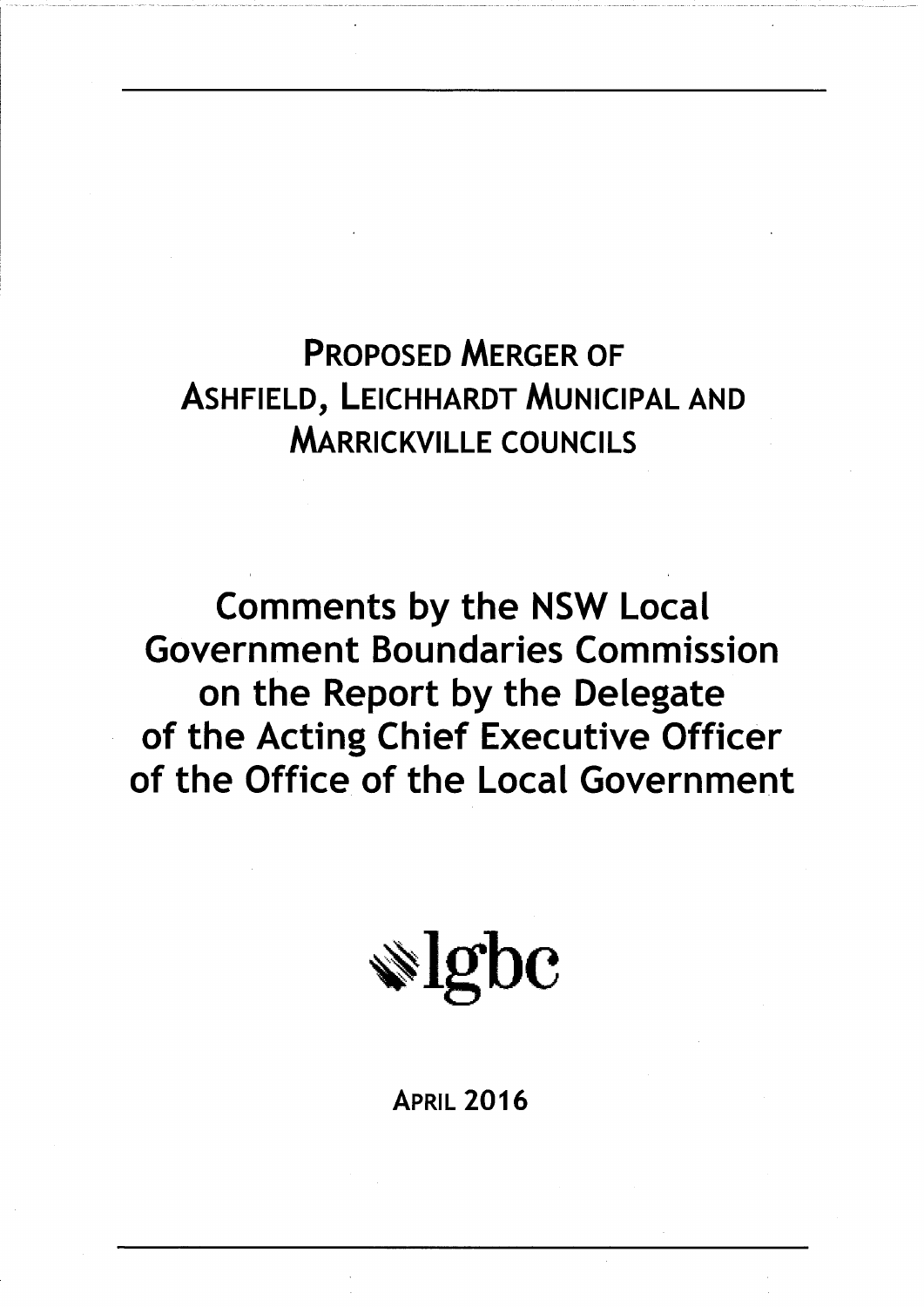$\overline{\textbf{0}}\textbf{c}$ IO'

**Local Government Boundaries Commission GPO Box 5341** Sydney NSW 2001

The Hon Paul Toole MP Minister for Local Government Level 17 NE 52 Martin Place, SYDNEY NSW 2000

**Dear Minister** 

Proposed merger of Ashfield, Leichhardt Municipal and Marrickville councils

The Local Government Boundaries Commission provides its comments on the Delegate's Report into the above merger proposal under section 218F(6) of the Local Government Act 1993.

**Yours sincerely** 

Bob Sendt

**RJ** Sendt Chairperson 22 April 2016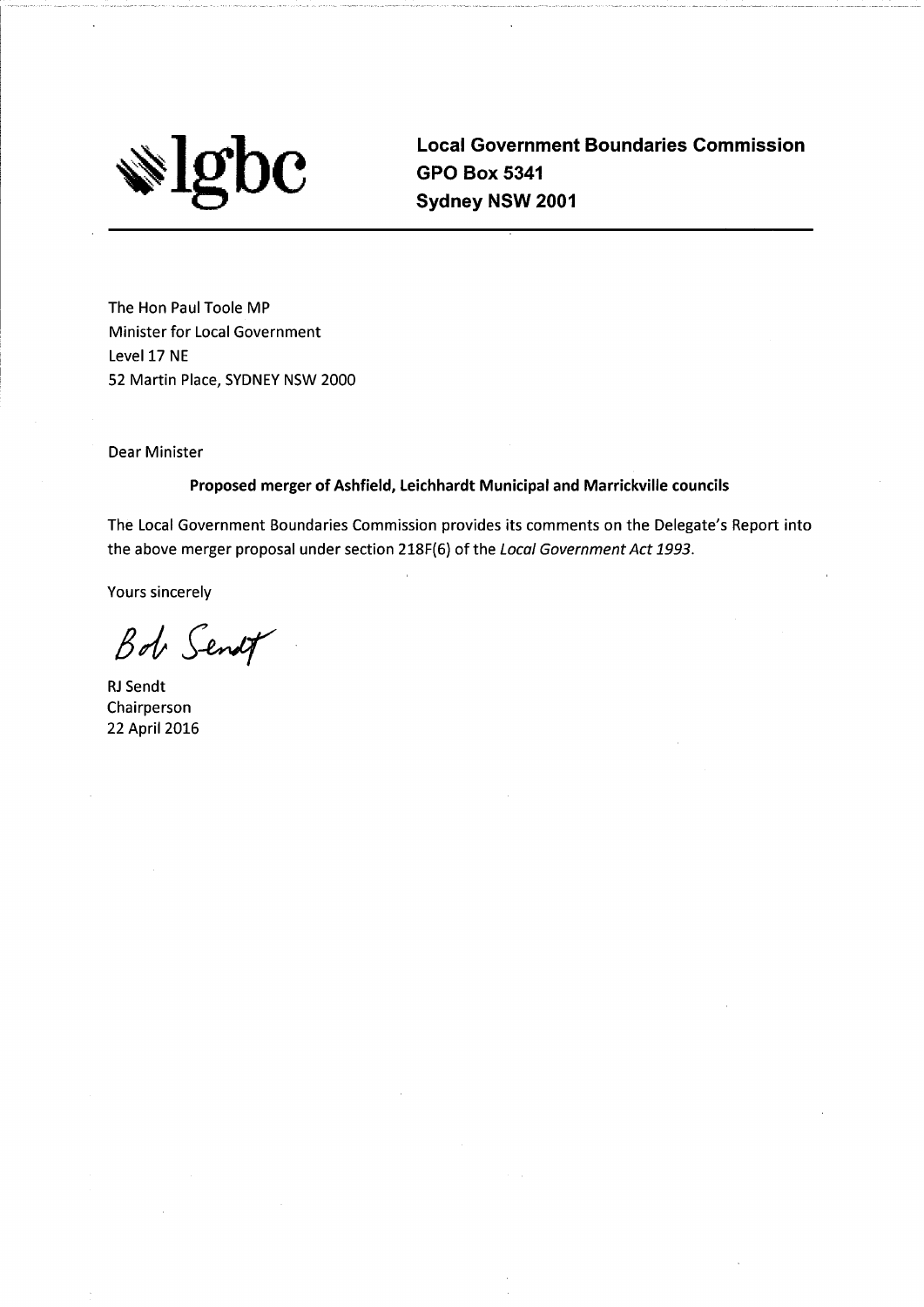# **1. Summary of Local Government Boundaries Commission comments**

The Boundaries Commission has reviewed the Delegate's Report on the proposed merger of Ashfield Council, Leichhardt Municipal Council and Marrickville Council to determine whether it shows the legislative process has been followed and the Delegate has taken into account all the factors required under the *Local Government Act 1993* (the Act).

#### **The Commission has assessed that:**

- **the Delegate's Report shows that the Delegate has undertaken all the processes required by section 263 of the Act***,*
- **the Delegate's Report shows that the Delegate has adequately considered all the factors required by section 263(3) of the Act, and**
- **the Delegate's recommendation in relation to the proposed merger is supported by the Delegate's assessment of the factors.**

# **2. Summary of the merger proposal**

On 6 January 2016, the Minister for Local Government referred a proposal to merge the local government areas of Ashfield Council, Leichhardt Municipal Council and Marrickville Council to the Acting Chief Executive of the Office of Local Government for examination and report under the Act. The following map shows the proposed new council area (shaded in green).



*Proposed merger of Ashfield, Leichhardt and Marrickville*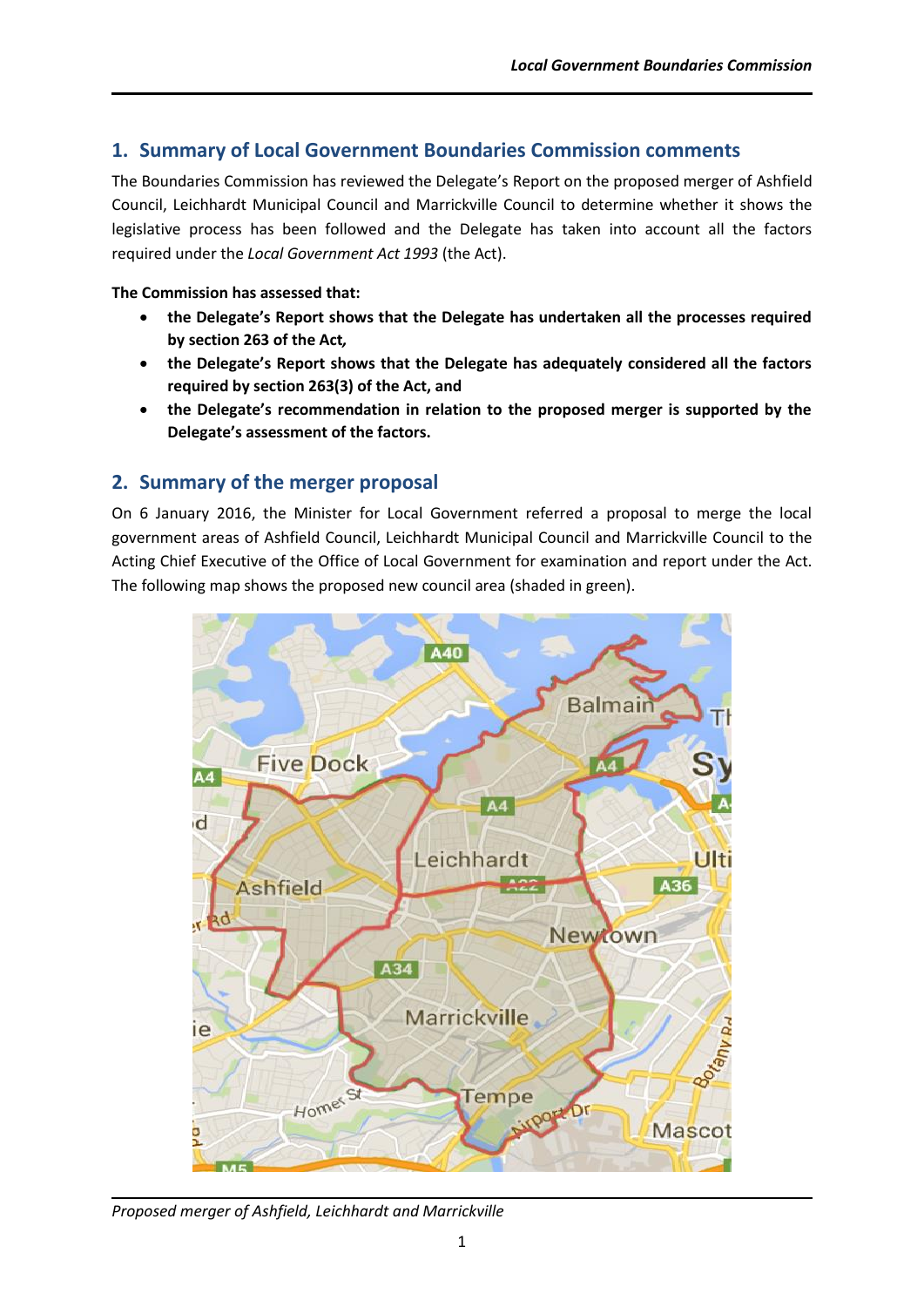| Council                      | 2016    | 2031    |
|------------------------------|---------|---------|
| Ashfield Council             | 45,550  | 53,400  |
| Leichhardt Municipal Council | 58,150  | 67.550  |
| Marrickville Council         | 85.550  | 102.300 |
| New Council                  | 191.266 | 225.281 |

The proposal would have the following impacts on population across the three councils.

*Source: NSW Department of Planning & Environment, 2014 NSW Projections (Population, Household and Dwellings).*

The Chief Executive delegated the function of examining and reporting on each of the proposals to a number of people, known as 'Delegates'. Delegates were required to examine and report upon each merger proposal rigorously and fairly. The examination process included Delegates calling for submissions and holding a public inquiry on each proposed council merger. Delegates prepared a report on the proposal and provided that report to the Local Government Boundaries Commission.

### **3. Role of the Local Government Boundaries Commission**

The Local Government Boundaries Commission is an independent statutory authority constituted under section 260 of the Act. The Boundaries Commission examines and reports on any matter referred to it by the Minister in relation to the boundaries of local government areas and the areas of operation of county councils.

The Boundaries Commission has several functions under the Act. In the current context (where the Minister has elected to refer the proposal to the Office of Local Government, rather than the Boundaries Commission, for examination), the most relevant Commission functions are set out in section 218F(6) of the Act. This section requires:

- the Chief Executive to furnish the report on the examination of the merger proposal to the Boundaries Commission for review and comment, and
- the Boundaries Commission to review the report and send its comments to the Minister.

The Commission's role does not involve re-examining the advantages and disadvantages of the proposed mergers, accepting submissions or holding public inquiries.

# **4. Delegate's recommendations**

The Delegate's key recommendation is:

*"I consider that the proposal should proceed to implementation. "*

The Delegate made the following other recommendations:

- *The use of Wards in a merged council is supported, with ward boundaries to be developed by the new council to promote cohesion and community representation in the enlarged LGA,*
- *A minor boundary adjustment relating to the Presbyterian Ladies College Sydney should be made,*
- *Other boundary changes submitted to the Delegate and discussed in the Delegate's Report should be considered in any future boundary adjustment process.*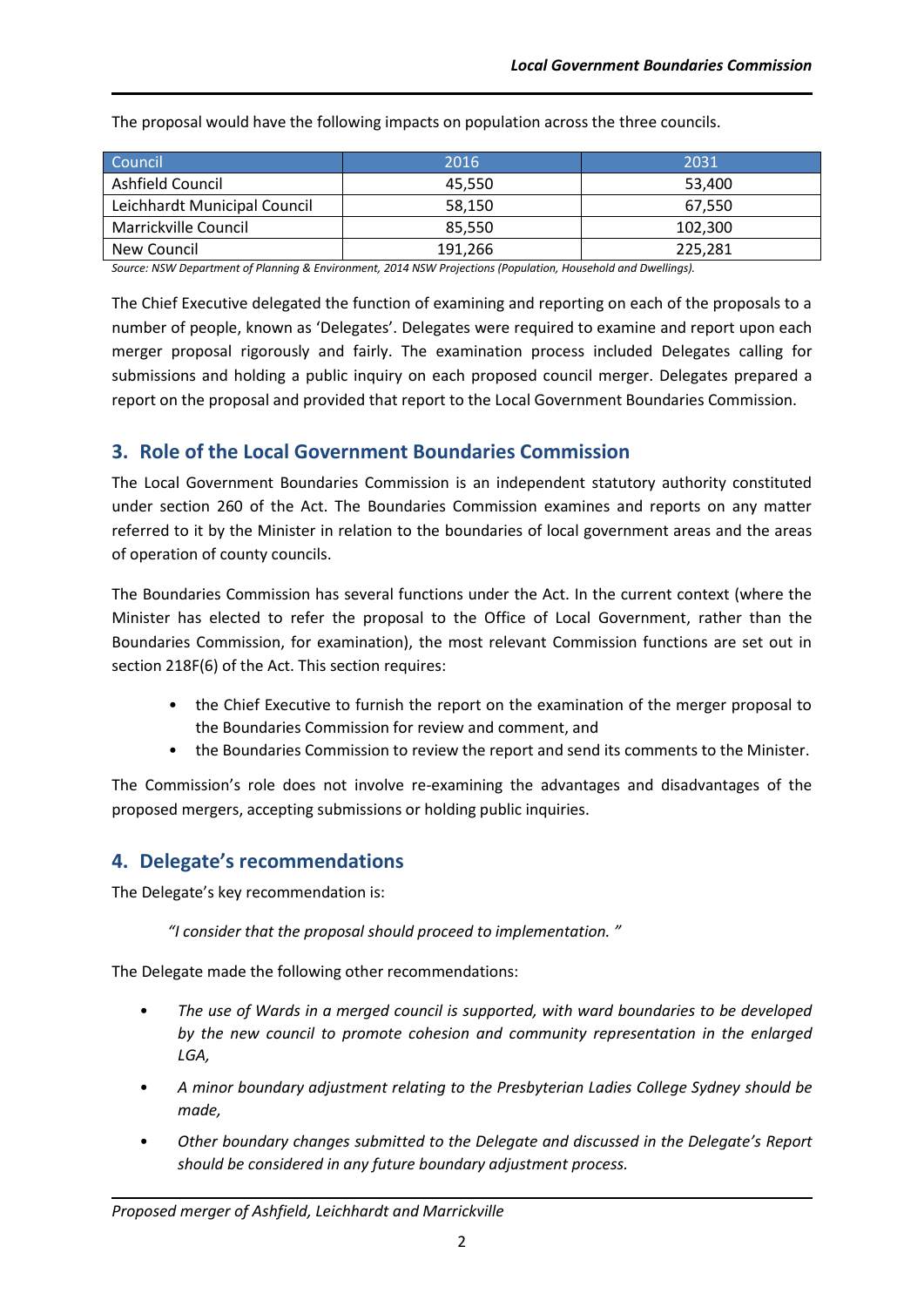# **5. The Commission's detailed comments**

# *5.1 Review of the process followed by the Delegate*

Under the Act, the Delegate is required to undertake certain processes in examining a merger proposal. These processes include holding an inquiry, allowing members of the public to attend meetings as part of the inquiry and calling for submissions. As part of its review of the Delegate's Report, the Commission has looked at whether these processes were followed.

In total the Delegate considered 755 written and verbal submissions from the public, community and other organisations and councils.

The Delegate held two public inquiries on Tuesday, 2 February 2016 at the Wests Ashfield Leagues Club.

*The Commission's view is that the Delegate has met the relevant requirements.*

### *5.2 Review of the Delegate's consideration of the factors specified in the Act*

Under section 263(3) of the Act, the Delegate is required to have regard to a range of factors when considering a merger proposal.

*Overall, the Commission's view is that the Report shows that the Delegate adequately considered all the factors.*

The Commission has formed this view based on its review of the discussion presented in the Delegate's Report. The Commission specifically considered whether the extent of that discussion adequately canvassed the range of issues raised in the written submissions made to the Delegate, the views expressed at the public hearings and other information that would have been available to the Delegate.

The Commission makes the following comments relating to each factor:

# *5.2.1 Financial factors*

Section 263(3)(a) of the Act requires the Delegate to have regard to:

*"the financial advantages or disadvantages (including the economies or diseconomies of scale) of any relevant proposal to the residents and ratepayers of the areas concerned".*

The Delegate noted that the IPART 'Fit for the Future' assessments deemed all three councils *not-fit* on Scale and Capacity but they all satisfied the financial criteria. The Delegate concluded that recent examinations of the financial positions of Ashfield, Leichhardt and Marrickville councils by NSW Treasury Corp and IPART found these councils to be in sound financial condition.

The Report examined submissions that raised concerns about lack of information/accuracy of information in the merger proposal, potential increases in rates for some residents, underestimation of staff redundancy payments and minimal savings which do not justify the change.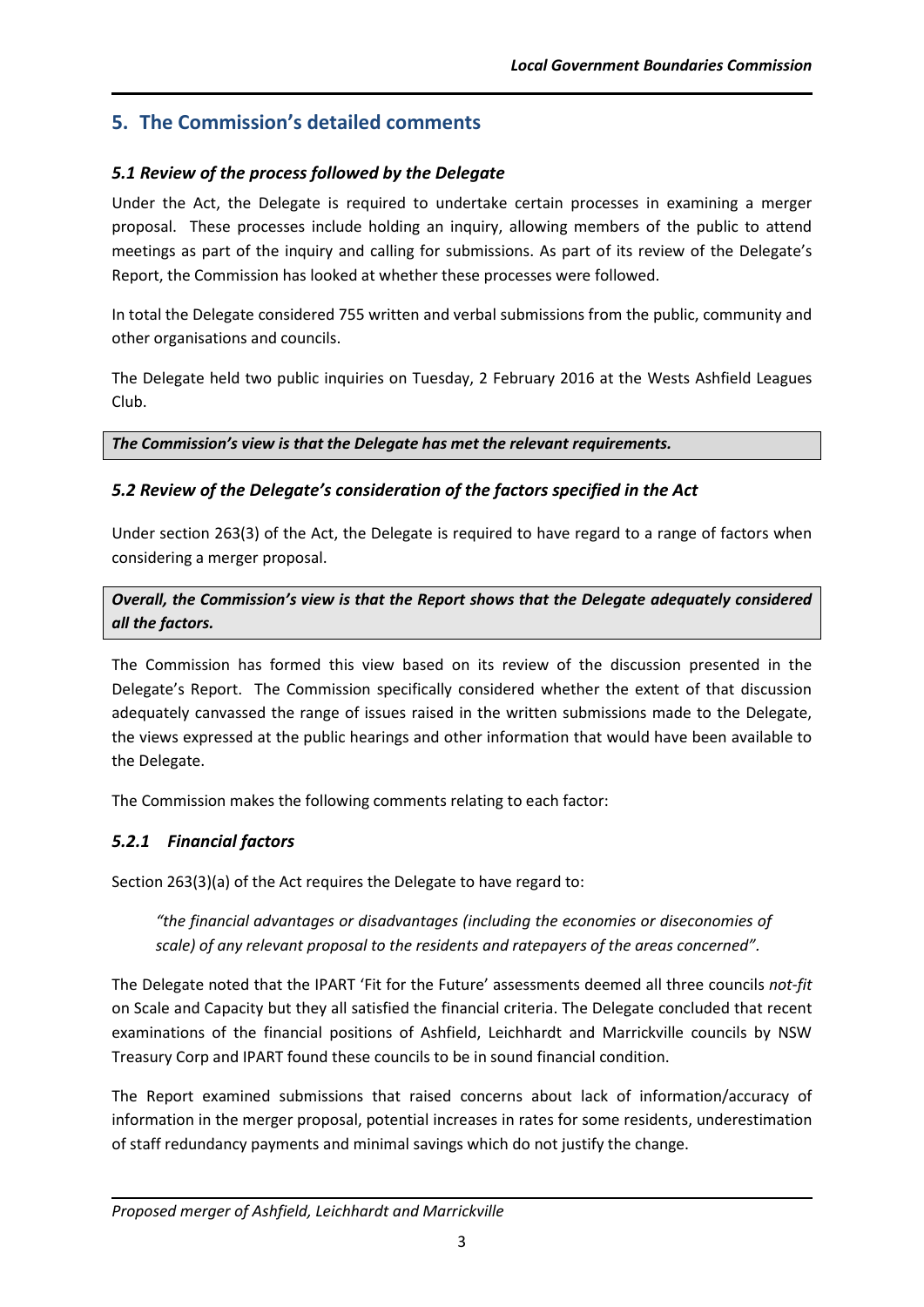At the Delegate's request, KPMG recast their modelling using a 10 year timeframe and discount rate of 7% (matching Morrison and Low's timeframe and discount rate). This resulted in KPMG identifying a lower level of financial benefit, \$51 million, less than the \$75 million financial benefit identified by Morrison and Low. In effect, a high level business case commissioned by the three councils identifies more financial benefits from a merger than the modelling commissioned by the Minister.

The Delegate found that the research available suggested a financial benefit would arise from the merging of Ashfield, Leichhardt and Marrickville Councils.

*The Commission's view is that the Delegate adequately considered the issues under this factor.* 

### *5.2.2 Communities of interest*

Section 263(3)(b) of the Act requires the Delegate to have regard to:

*"the community of interest and geographic cohesion in the existing areas and in any proposed new area".*

As noted by the Report, Ashfield, Leichhardt and Marrickville Local Government Areas are located in Sydney's inner west. Ashfield Council's submission suggested that while there are many similarities between the three areas, there are differences that make their communities distinct and unique and it is the difference between communities which define them. Leichhardt Council's submission suggested that there are no shared communities of interest or geographic cohesion between Leichhardt, Ashfield and Marrickville. Marrickville Council's submission suggested that there are some shared communities of interest between the three "at a broad planning level – not in the streets and neighbourhoods where lifestyle and values are actively experienced".

The Delegate concluded that the communities of Ashfield, Leichhardt and Marrickville share a lot in common; they demonstrate a very high level of similarities between who they are, how they live, work and recreate and the values which drive them and shape their local environment.

It was her view that the communities of Ashfield, Leichhardt and Marrickville are well connected across the 35 square kilometres of the proposed new council area. People move easily and readily across the three communities, via heavy and light rail, bus networks, cycling networks and walking.

The Delegate was satisfied that the proposed merger of Ashfield, Leichhardt and Marrickville councils would not diminish existing communities, indeed these communities fit together cohesively both geographically and through a shared sense of identity and behaviour which points to an ability to successfully integrate the three councils.

*The Commission's view is that the Delegate adequately considered the issues under this factor.* 

### *5.2.3 Historical and traditional values*

Section 263(3)(c) of the Act requires the Delegate to have regard to:

*"the existing historical and traditional values in the existing areas and the impact of change on them".*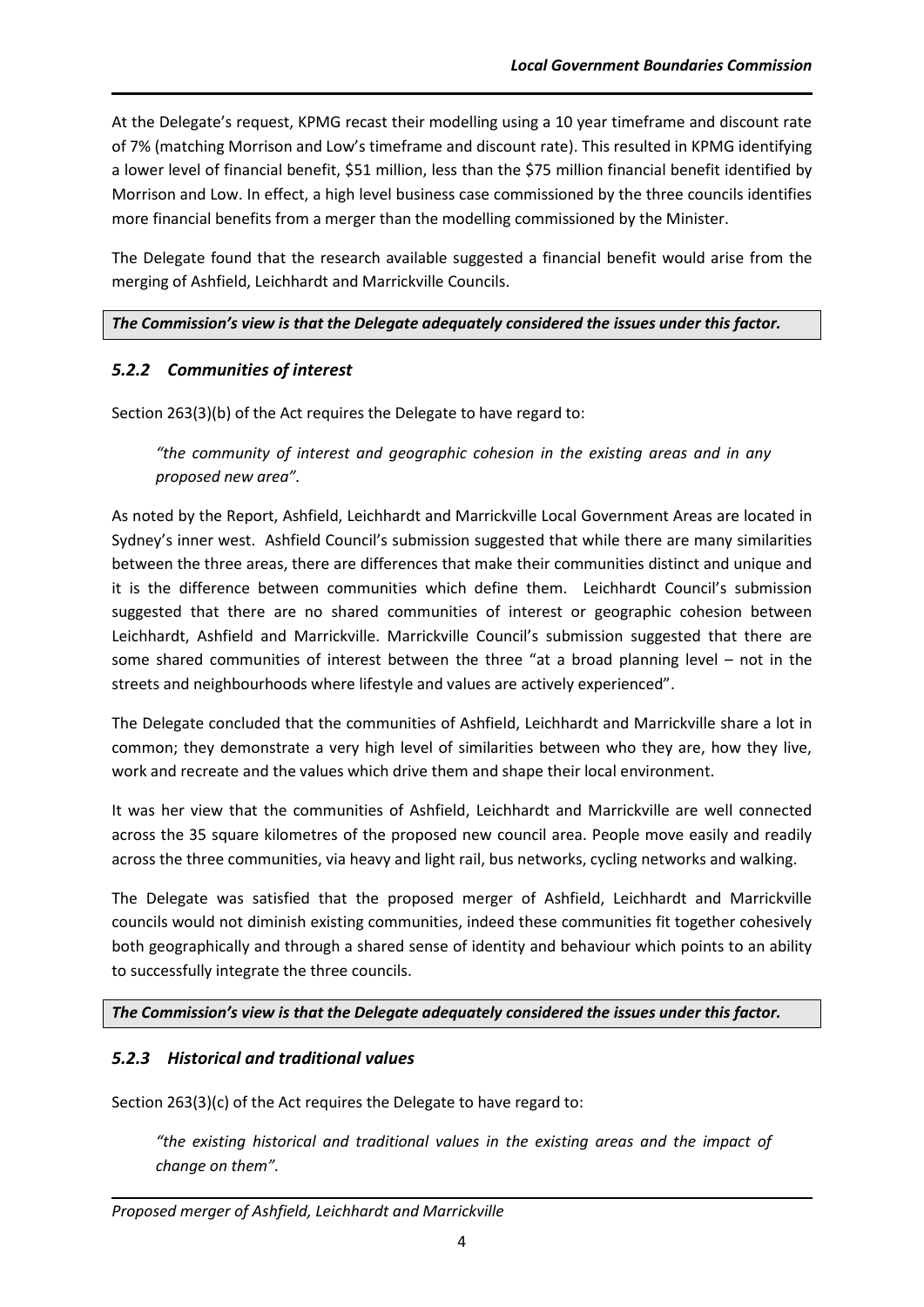The Report stated that all three councils have their origins in the late 1800s.

The Delegate noted that suburbs across all three councils have changed substantially since Europeans first occupied the area. Large estates and farmland were replaced by housing and industry before changing technology, markets and demographics led to gentrification with industrial sites becoming residential or open space and higher density dwellings built to provide new and affordable housing close to major transport links.

In the view of the Delegate all three Councils impose planning controls to protect heritage, including the protection of entire suburbs as Conservation Areas. Councils' Local Environmental Plans (LEPs) are similar in terms of building heights and floor space ratios, reflecting a shared community interest in maintaining a similar character in their neighbourhoods, sensitive to preserving historical sites.

The Delegate concluded that, from an examination of historical and traditional values of the affected areas, there was no impediment to the boundary alteration proposal presented.

*The Commission's view is that the Delegate adequately considered the issues under this factor.* 

### *5.2.4 Attitudes of residents and ratepayers*

Section 263(3)(d) of the Act requires the Delegate to have regard to:

#### *"the attitude of the residents and ratepayers of the areas concerned".*

The Delegate reported that 81.4% of submissions received opposed the merger. All three Councils' submissions revealed a high level of opposition to forced council amalgamations. As noted by the Delegate, this opposition was based primarily on attitudes, financial concerns, a belief that there is little or no community of interest among the council areas and concern that a merger could result in a loss of services.

The Delegate stated she had assessed the opposition stemming from financial and loss of service concerns and a belief in a lack of community of interest, against the evidence and found those concerns to be unwarranted.

The Delegate indicated that emotion appears to underpin much of the opposition expressed, with attitudes shaped not by the contents of the merger proposal so much as the process by which the merger is being considered.

#### *The Commission's view is that the Delegate adequately considered the issues under this factor.*

#### *5.2.5 Elected representation*

Section 263(3)(e) of the Act requires the Delegate to have regard to:

*"the requirements of the area concerned in relation to elected representation for residents and ratepayers at the local level, the desirable and appropriate relationship between elected representatives and ratepayers and residents and such other matters as*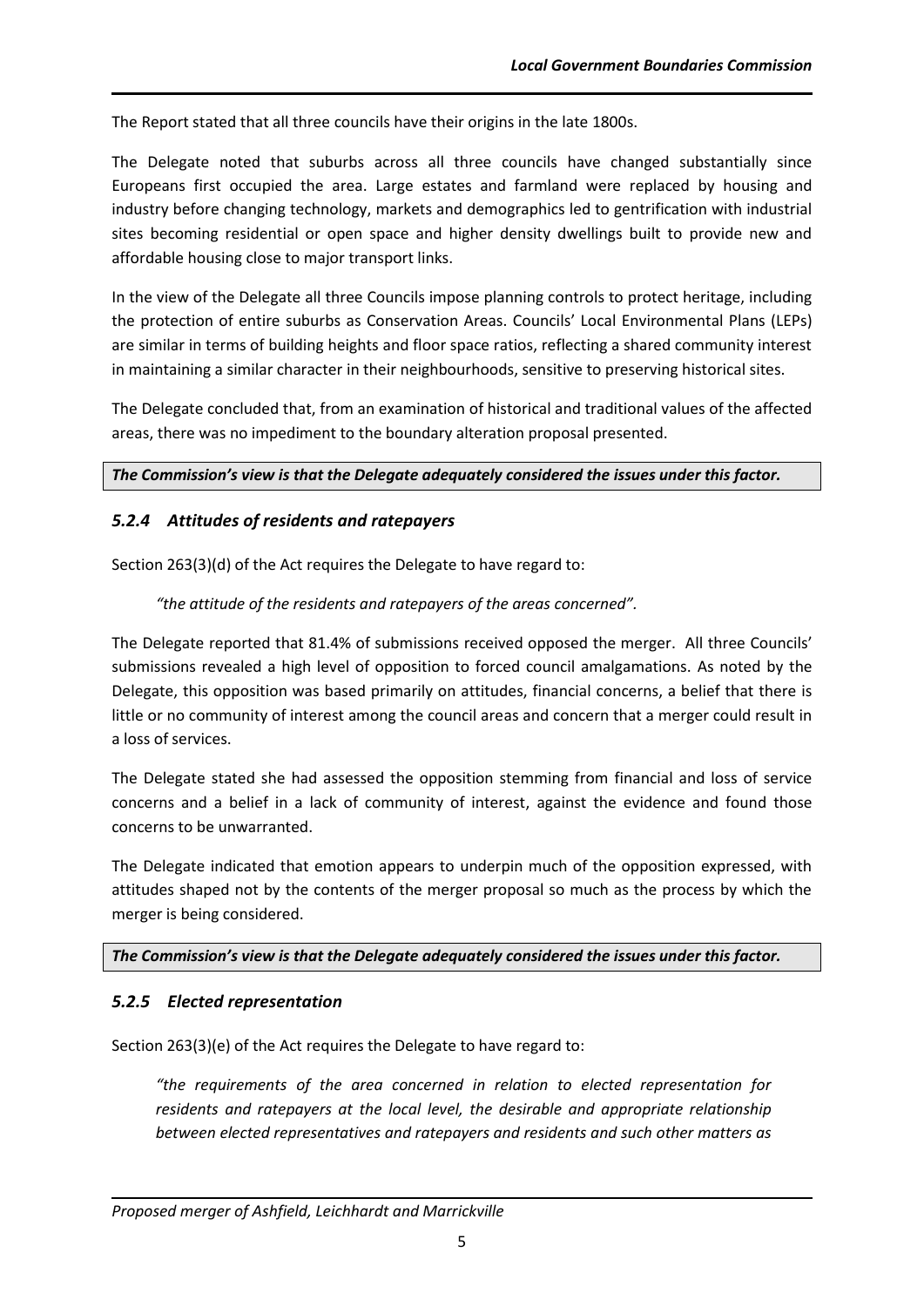*it considers relevant in relation to the past and future patterns of elected representation for that area".*

The Report noted that the ratio of residents to elected councillors in each of the three Councils is not dissimilar. Ashfield has 12 councillors with a resident representation ratio of 1:3,708. Leichhardt has 12 councillors with a resident representation ration of 1:4,845. Marrickville has 12 councillors with a resident representation ration of 1:6,946. A merged council with 12 councillors would have a resident representation ratio of 1:15,499. This is a significant increase but not unreasonable when compared with, for example, the City of Sydney which has a resident representation ratio of 1:19,192.

The Delegate concluded that use of wards in a merged council is supported, with new boundaries to be developed by the new council to promote cohesion and community representation in the enlarged LGA.

*The Commission's view is that the Delegate adequately considered the issues under this factor.* 

# *5.2.6 Service delivery and facilities*

Section 263(3)(e1) of the Act requires the Delegate to have regard to:

*"the impact of any relevant proposal on the ability of the councils of the areas concerned to provide adequate, equitable and appropriate services and facilities".*

The Delegate noted that Ashfield Council's submission suggested that there are key differences between all three Councils' service offerings and delivery models, reflecting different needs and community priorities. Leichhardt Council's submission suggested that a merger with Ashfield and Marrickville would jeopardise the high level of service delivery that the residents of Leichhardt have become accustomed to and Council is able to afford. Marrickville Council's submission advised that all three councils provide a range of services (some unique) and that service standards between the councils vary considerably.

The Delegate concluded that the services delivered by the Councils were very similar in terms of scope, scale, standards/quality and frequency. Councils suggested services are likely to be harmonised if a merger proceeds, citing the experience of council mergers in Queensland and Auckland where this was seen to have occurred, with services harmonised at higher, not lower levels, with residents and ratepayers ultimately able to access better, more frequent or new services. The Report suggested such harmonisation erodes potential merger savings, and this could occur.

The Delegate noted that ultimately, the mix and quality of services provided by any council is developed in response to its community's wants and needs. The similarity between the service offerings of Ashfield, Leichhardt and Marrickville Councils suggested a significant similarity of community wants and needs; these similarities will inform and likely sustain, and perhaps enhance, the services and accessibility of services delivered under a merged council.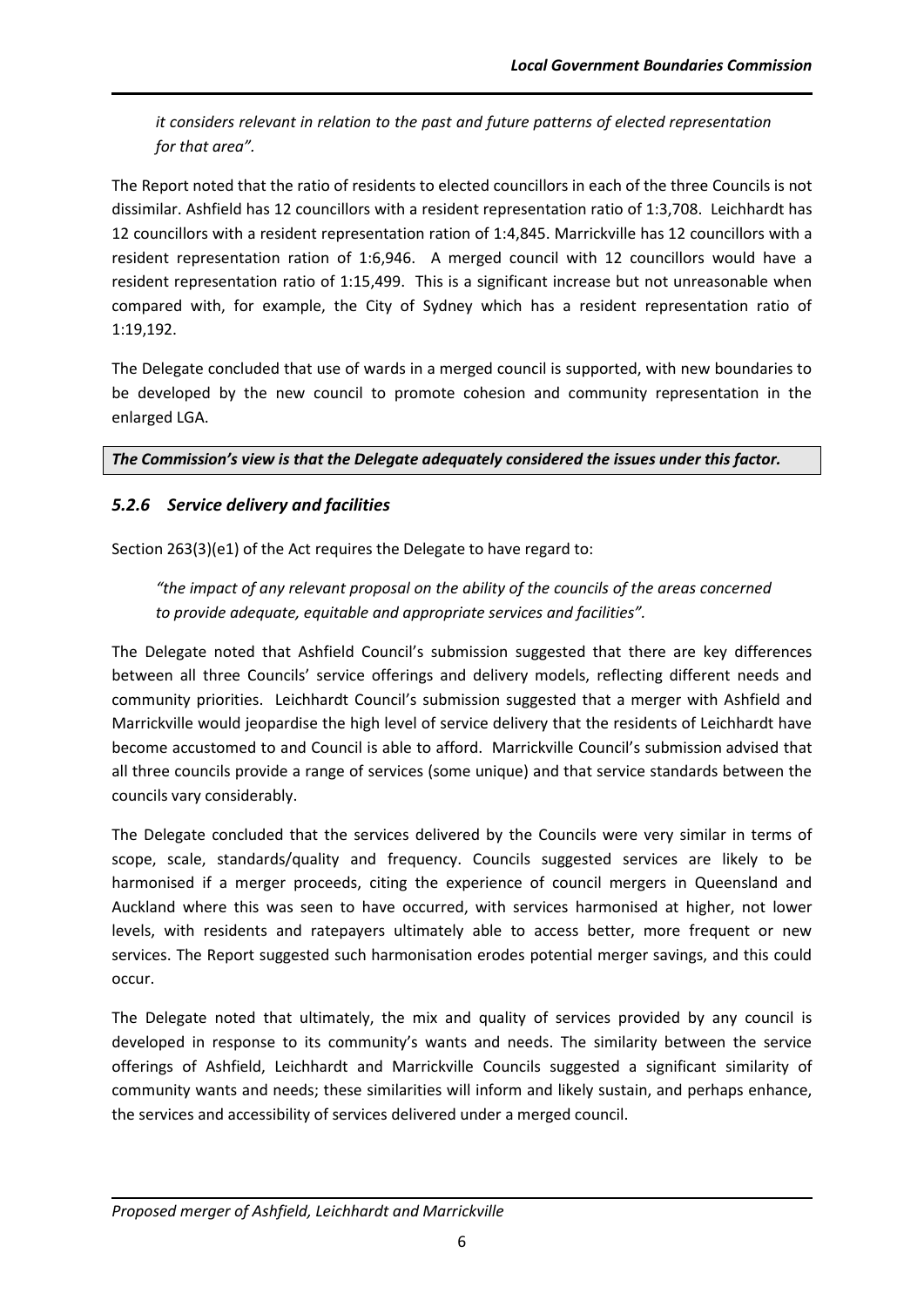The Delegate concluded that a merger of Ashfield, Leichhardt and Marrickville Councils is likely to result in better, more accessible services to residents and ratepayers.

*The Commission's view is that the Delegate adequately considered the issues under this factor.* 

### *5.2.7 Employment impacts on staff*

Section 263(3)(e2) of the Act requires the Delegate to have regard to:

*"the impact of any relevant proposal on the employment of the staff by the councils of the areas concerned".*

The Report stated that Ashfield Council has a significantly lower ratio of staff to population compared to Leichhardt and Marrickville, indicating that it is a much leaner organisation (with one staff member for every 242 residents compared to Leichhardt's one staff member to 128 residents). Ashfield also has a much lower employee cost per capita, \$351, significantly lower than Leichhardt, \$650, and Marrickville, \$556. The Report indicated that these figures reflected Ashfield's service model of contracting out as opposed to service delivery primarily through in-house staff (which Leichhardt and Marrickville tend to do). Average employee costs are similar across the Councils; Leichhardt has the lowest at \$82,991 per employee, Marrickville the highest at \$88,200.

The Delegate noted that Leichhardt Council extended to five years for its staff the employment protections provided to them under the Act (which, under legislation are set for three years).

The Delegate concluded that the impact on staff of a merger of Ashfield, Leichhardt and Marrickville Councils was manageable, has been mitigated via legislated employment protections and does not, therefore, preclude the merger of these councils.

#### *The Commission's view is that the Delegate adequately considered the issues under this factor.*

### *5.2.8 Rura*l *impacts*

Section 263(3)(e3) of the Act requires the Delegate to have regard to:

*"the impact of any relevant proposal on rural communities in the areas concerned".*

The Delegate noted the area covered by the proposal is within urban Sydney and there are no rural communities impacted by this proposal.

*The Commission's view is that the Delegate adequately considered the issues under this factor.* 

#### *5.2.9 Wards*

Section 263(3)(e4) of the Act requires the Delegate to have regard to:

*"in the case of a proposal for the amalgamation of two or more areas, the desirability (or otherwise) of dividing the resulting area or areas into wards".*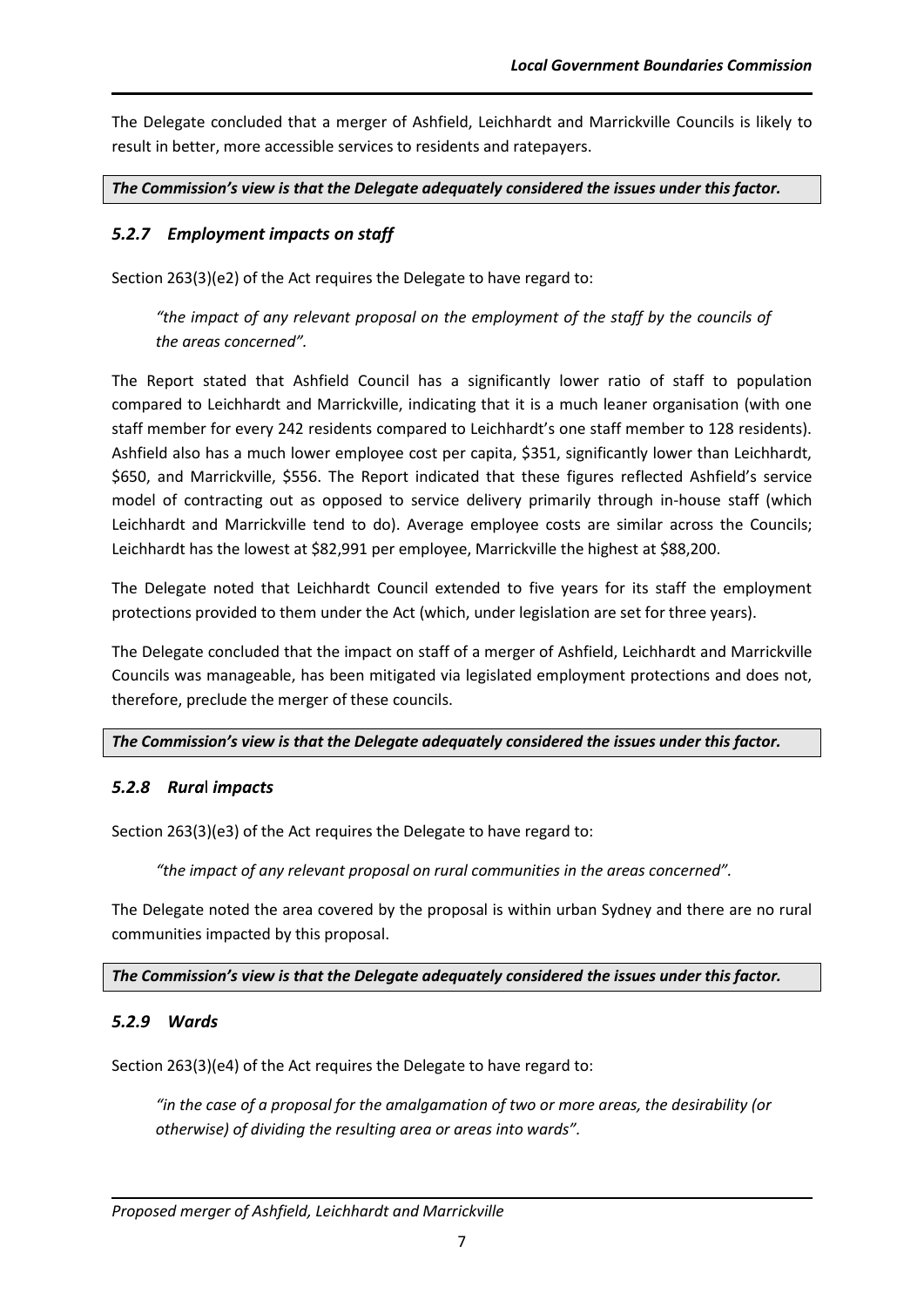The Report noted that all three councils utilise an electoral system incorporating four wards with three councillors from each. Council submissions all confirm support for the use of wards to be maintained should a merger occur, with ward boundaries broadly following existing LGA boundaries. A majority of submissions also supported the continued use of wards.

The Delegate concluded that the use of wards in a merged council is supported, with new boundaries to be developed by the new council to promote cohesion and community representation in the enlarged LGA.

*The Commission's view is that the Delegate adequately considered the issues under this factor.* 

### *5.2.10 Opinions of diverse communities*

Section 263(3)(e5) of the Act requires the Delegate to have regard to:

*"in the case of a proposal for the amalgamation of two or more areas, the need to ensure that the opinions of each of the diverse communities of the resulting area or areas are effectively represented".*

The Report noted elsewhere that all three Councils have relatively high proportion of residents born overseas.

The Delegate indicated that 75 submissions were received under this factor.

Marrickville Council submitted details of its Local Committees as an effective means of enabling diverse communities to voice their views to Council, participate in grass-roots activities and influence elected representatives. The Delegate concluded that this was an effective way to ensure diverse communities receive a direct voice to inform council planning and decisions.

*The Commission's view is that the Delegate adequately considered the issues under this factor, while noting the limited analysis provided.*

#### *5.2.11 Other issues*

Section 263(3)(f) of the Act requires the Delegate to have regard to:

*"such other factors as it considers relevant to the provision of efficient and effective local government in the existing and proposed new areas".*

The Delegate considered the following other issues in the Report:

 *Strategic Advantages:* The Delegate noted concerns raised by councils and the community in regards to a potential loss of effective council representation during a period of councils merging, coinciding with the NSW Government making major decisions on infrastructure and urban renewal projects which affect the Inner West community (e.g. WestConnex, Parramatta Road Corridor Urban Renewal). The Delegate stated that the NSW Government should ensure that effective community engagement and consultation in regards to these